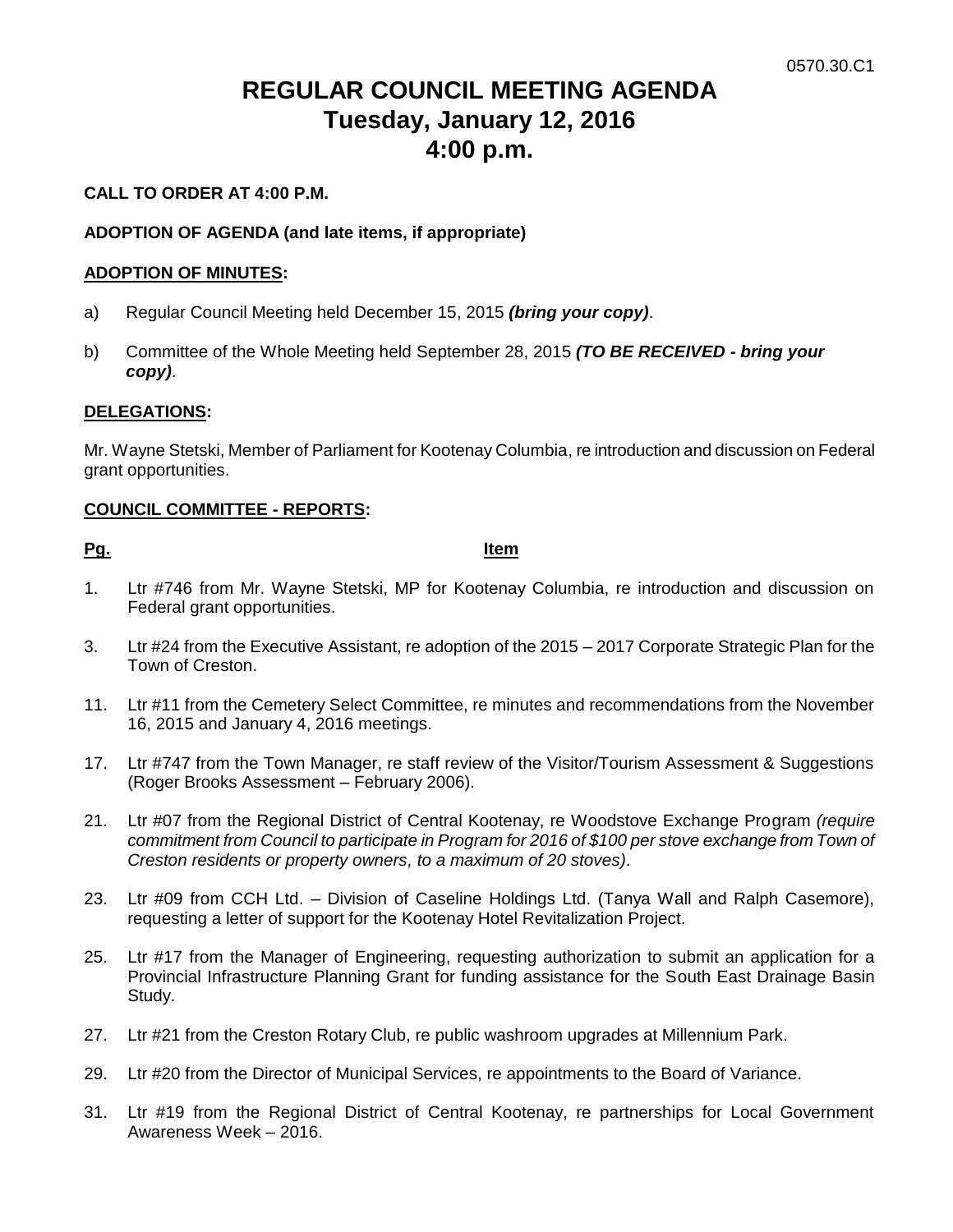- 32. Ltr #727 from the Association of Kootenay & Boundary Local Governments, re annual membership dues (require resolution to renew membership).
- 35. Ltr #719 from the Union of BC Municipalities, re 5-Year review of the RCMP Police Service Agreements.
- 37. Ltr #13 from the Executive Assistant, re Columbia Basin Trust Community Initiatives 2016 process.
- 39. Ltr #18 from the Regional District of Central Kootenay, re opportunities for Town of Creston to set funding selection criteria for the Town's funding under the Columbia Basin Trust – Community Initiatives Program for 2016.
- 41. Ltr #27 from Kootenay Employment Services Development Society, re application for Community Development Grant funding for the Fields Forward Opportunity Fund.
- 45. Ltr #26 from the Manager of Engineering, re application for Community Development Grant funding for electric car charging station installation costs.
- 47. Ltr #23 from the Columbia Basin Environmental Education Network (CBEEN), re Discretionary Grant application for Wild Voices for Kids program.
- 53. Ltr #04 from the Regional District of Central Kootenay, re Bylaw Referral for Highway 3A, West Creston, Lot 3, DL 14878, KD Plan 6352, to rezone from Agriculture 3 to Parks and Recreation, and Official Community Plan Designation from Agriculture to Parks and Recreation.
- 59. Ltr #22 from the Manager of Engineering, re extension of Septage Receiving Facility Memorandum of Understanding with the Regional District of Central Kootenay.
- 61. Ltr #25 from the Executive Assistant, re Records Management Bylaw No. 1835, 2016.

# **BYLAWS:**

# **Pg. Item**

- 63. Bylaw No. 1835, Records Management Bylaw *(1st and 2nd Readings)*
- 64. Bylaw No. 1835, Records Management Bylaw *(3rd Reading)*
- 65. **REVIEW STRATEGIC PRIORITIES CHART (to be reviewed at the first Council meeting of each month) Town Manager to provide verbal updates to Council.**
- 67. **REVIEW FOLLOW-UP ACTON LIST (to be reviewed the first Council meeting of each month)**
- 69. **REVIEW COMMITTEE OF THE WHOLE AGENDA (to be reviewed at each Council meeting)**

# **NEW BUSINESS:**

#### **REPORTS OF REPRESENTATIVES:**

- Council Member Verbal Reports
- Staff Verbal Reports (first meeting of each month)
- 70. Receive Verbal Reports of Council (and staff) members.